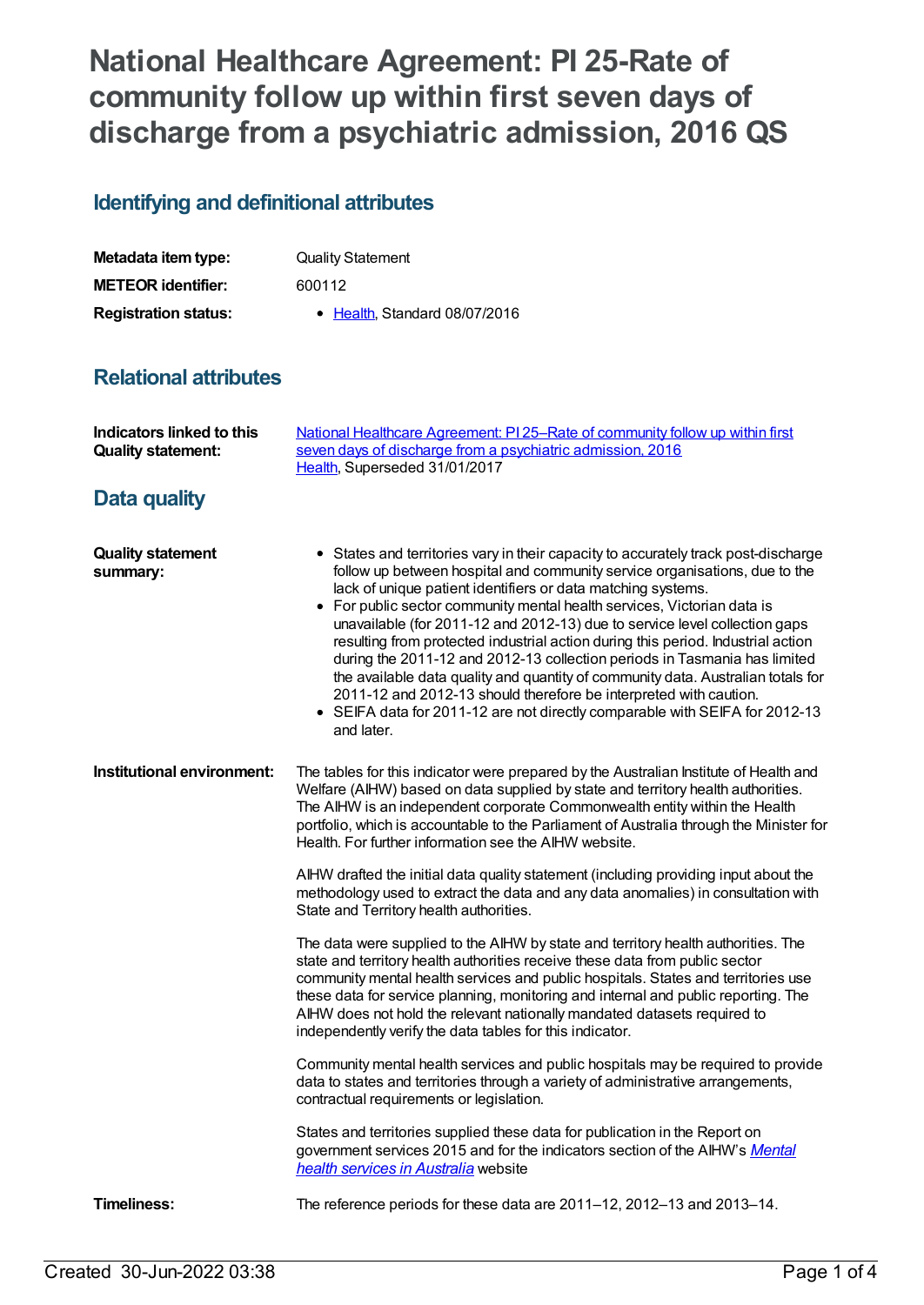| <b>Accessibility:</b> |  |
|-----------------------|--|
|-----------------------|--|

These data are published in the:

- *Report on Government Services* available at [www.pc.gov.au/gsp/rogs](http://www.pc.gov.au/gsp/rogs).
- Key Performance Indicators for Australian Public Mental Health Services set (available at [mhsa.aihw.gov.au/indicators/nkpi/](https://meteor.aihw.gov.au//mhsa.aihw.gov.au/indicators/nkpi/)).

**Interpretability:** Definitions for this indicator are published in the indicator specifications in [METeOR](https://meteor.aihw.gov.au//meteor.aihw.gov.au/content/index.phtml/itemId/517630).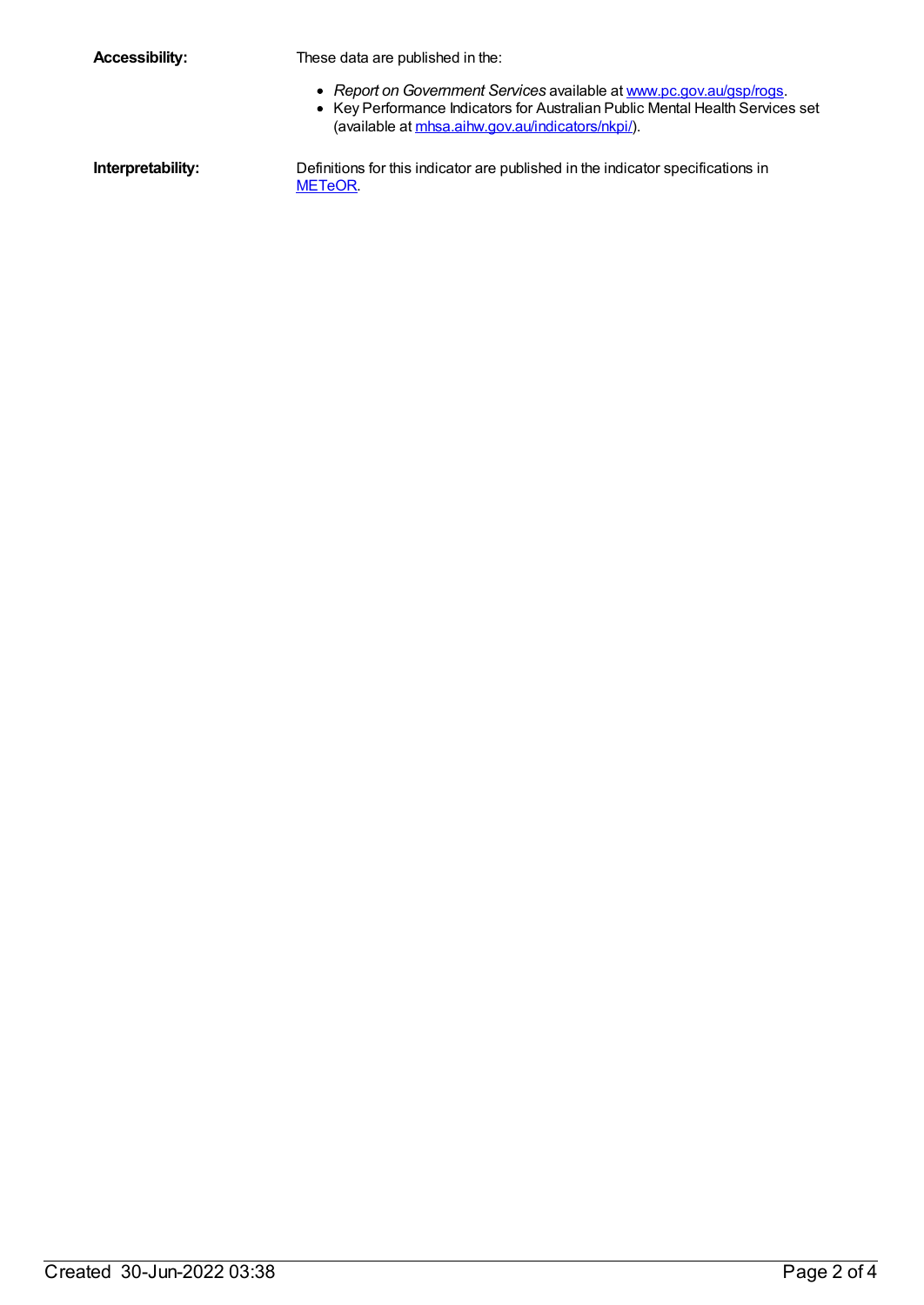**Relevance:** Estimates are based on all 'in scope' separations from state and territory psychiatric acute inpatient units, where 'in scope' is defined as those separations for which it is meaningful to examine community follow-up rates. The following separations were excluded: same day separations; statistical and change of care type separations; separations that end by transfer to another acute psychiatric hospital; separations that end by death, left against medical advice/discharge at own risk; separations where the length of stay is one night and a procedure code for ECT is recorded and separations that end by transfer to community residential mental health services.

> Data for all years reflect full financial year activity – that is, all in scope separations from public sector acute psychiatric units between the period 1 July and 30 June for each financial year.

> Community mental health contacts counted for determining whether follow-up occurred are restricted to those in which the consumer participated. These may be face-to-face or 'indirect' (e.g., by telephone), but not contacts delivered 'on behalf of the client' in which they did not participate.

Only community mental health contacts made by state and territory public mental health services are included. Where responsibility for clinical follow-up is managed outside the state/territory mental health system (e.g., by private psychiatrists, general practitioners), these contacts are not included.

States and territories vary in their capacity to accurately track post-discharge follow up between hospital and community mental health care services, due to the lack of unique patient identifiers or data matching systems.

Tasmania has been progressively implementing a state-wide patient identification system. Data for 2012–13 is considered to be the first collection period with this system fully implemented. The improved patient identification system has increased the percentage post-discharge community care reported by Tasmania in 2013–14. Therefore, Tasmanian data is not comparable across years.

Western Australia indicated that submitted data was not based on a unique statewide patient identifier system, but rather data linkage which uses probabilistic matching. Data is therefore subject to change as more information about the patient is collected in statewide data collections.

In 2011, the ABS updated the standard geography used in Australia for most data collections from the Australian Standard Geographical Classification (ASGC) to the Australian Statistical Geography Standard (ASGS). Also updated at this time were remoteness areas and the Socio-Economic Indices for Areas (SEIFA). The new remoteness areas are referred to as RA 2011. The new SEIFA are referred to as SEIFA 2011, and the previous SEIFA as SEIFA 2006.

Data for 2011–12 and subsequent years are reported for RA 2011.

Data for 2011–12 are reported using SEIFA 2011 at the Statistical Local Area level (an ASGC substate geographical unit). Data for 2012–13 and 2013–14 are reported using SEIFA 2011 at the Statistical Area (SA) 2 level (an ASGS substate geographical unit). The AIHW considers the change from SLA to SA2 to be a series break when applied to data supplied for this indicator. Therefore, SEIFA data for 2011-12 are not directly comparable with SEIFA data for 2012-13 and subsequent years.

Remoteness and socioeconomic status have been allocated using the SA2 or postcode concordance of the client at last contact. For 2012–13 and later years' data all jurisdictions have used the same concordance and proportionally allocated records to remoteness and Socio-Economic Indexes for Areas (SEIFA) categories with the following exception:

New South Wales used postcode concordance (rather than SA2 concordance) to allocate records to remoteness and SEIFA.

Remoteness and socioeconomic status have been allocated using the client's usual residence, not the location of the service provider except for the Northern Territory data for which the majority of the data was based on the location of the service. State/territory is reported for the state/territory of the service provider.